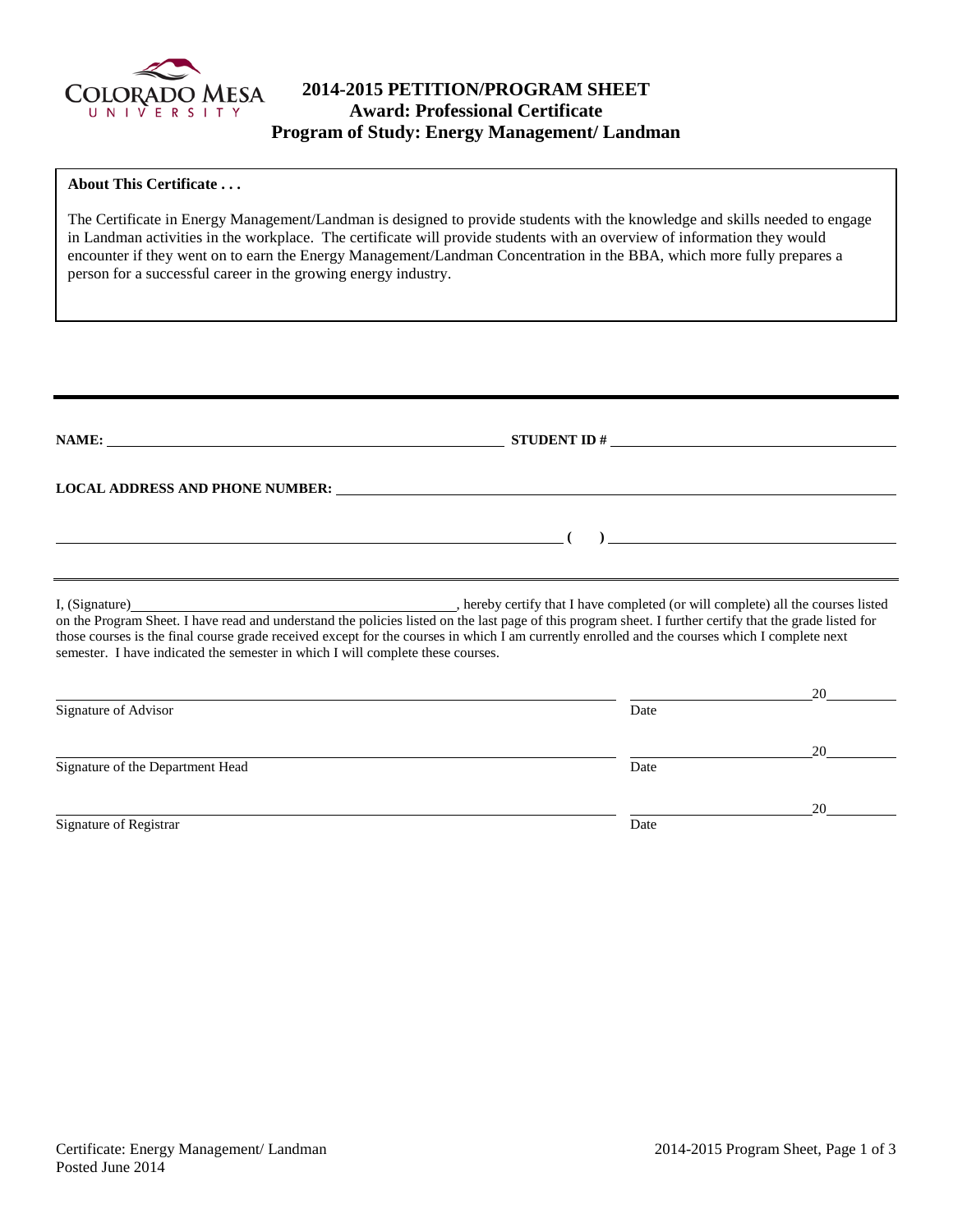#### **Students should work closely with a faculty advisor when selecting and scheduling courses prior to registration.**

Degree Requirements:

- 2.00 cumulative GPA or higher in all CMU coursework and a "C" or better must be achieved in achieved in coursework toward major content area.
- Pre-collegiate courses (usually numbered below 100) cannot be used for graduation.
- Program sheets are for advising purposes only. Because a program may have requirements specific to the degree, check with your advisor for additional guidelines, including prerequisites, grade point averages, grades, exit examinations, and other expectations. It is the student's responsibility to be aware of, and follow, all guidelines for the degree being pursued. Any exceptions or substitutions must be approved by the faculty advisor and/or Department Head. Courses related to teacher licensure must also be approved by the Teacher Education Dept.
- When filling out the program sheet a course can be used only once.
- See the "Undergraduate Graduation Requirements" in the catalog for additional graduation information.

#### **CERTIFICATE: Energy Management/ Landman**

| (12 semester hours) |                                          |                    |  |
|---------------------|------------------------------------------|--------------------|--|
| Course No Title     |                                          | Sem.hrs Grade Term |  |
|                     |                                          |                    |  |
|                     | *EMGT 340 Energy Industry Fundamentals 3 |                    |  |
|                     | *EMGT 350 Energy Development,            |                    |  |
|                     | <b>Transportation and Markets</b>        | 3                  |  |
|                     | *EMGT 440 Energy Land Practices I        | 3                  |  |
| EMGT 450            | <b>Energy Land Practices II</b>          | 3                  |  |
|                     |                                          |                    |  |

\*Consult with Business Department advisor regarding prerequisite classes that might be necessary to take.

## **SUGGESTED COURSE SEQUENCING FOR A CERTIFICATE IN ENERGY MANAGEMENT/ LANDMAN**

This is a recommended sequence of course work. Certain courses may have prerequisites or are only offered during the Fall or Spring semesters. It is the student's responsibility to meet with the assigned advisor and check the 2 year course matrix on the Colorado Mesa website for course availability.



The above is one possible course sequence. Contact an advisor or the Department of Business for other possibilities.